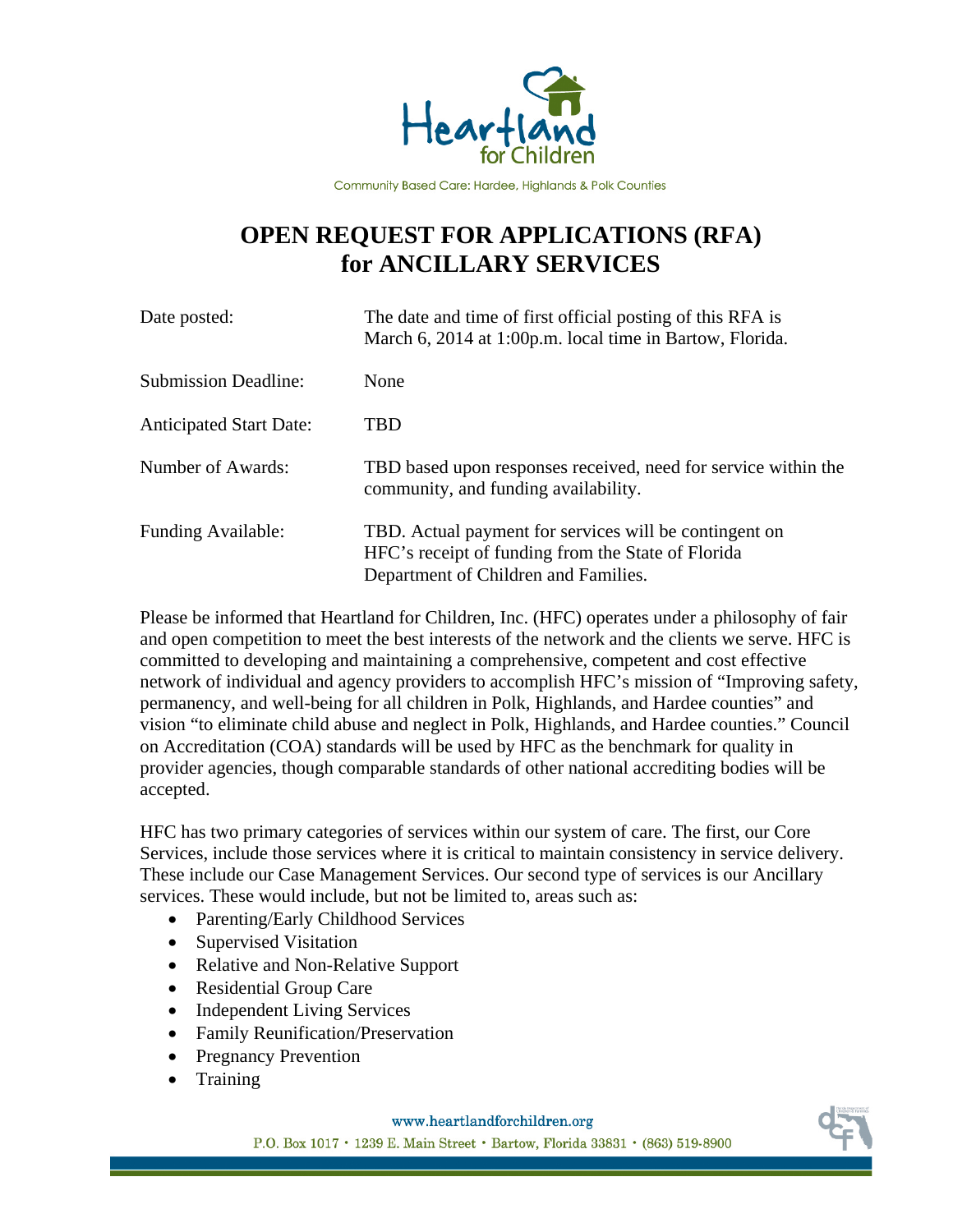Our Core Services will only be procured through a formal ITN or RFP Process and applications for these services will only be accepted during the times posted in those specific procurement announcements.

HFC maintains an open application process for providers who are interested in providing Ancillary services within our system of care. Applicants providing recognized evidenced based services are preferred. All applications must be submitted in writing.

Interested parties who wish to submit an application for an Ancillary service must:

 Complete and submit the Network Provider Application and associated documents/information. The application is located on Heartland for Children's website at www.heartlandforchildren.org ;

The completed application and all applicable documents must be submitted to the Procurement Manager noted below and may be submitted via mail, courier, email, or hand delivery. HFC will review all applications submitted and determine if there is a current need for the service within our system of care, whether there is funding available, and whether the proposed service is being offered at a competitive rate.

**Note:** Applications for Residential Group Care services which are not already licensed by the Department of Children and Families (DCF), or other appropriate state licensing agency, will not be accepted or reviewed unless it addresses a specific gap in the system of care. It will be the applicant's responsibility to prove the gap in service and highlight this on the application at the time of submission. In order to be licensed by DCF to provide this service a provider must have a letter of need from the local Community Based Care Lead Agency stating there is a need for additional group home beds in our area. At this time, HFC does not recognize a need for additional traditional group home beds within our community. Our focus on substitute care is on the development and licensing of Foster Homes. If you are interested in becoming a foster parent, please contact our Foster Home Licensing Department at (863) 519-8900 ext. 289.

## **Qualification Requirements:**

Mandatory contract award and performance criteria include:

- The respondent must be appropriately licensed/authorized in the State of Florida to provide the service they are applying for.
- Accompanying the application must be the names and contact information for three (3) professional references who are knowledgeable about the quality of service the applicant provides.

## **Disqualification Criteria:**

- Failure to have performed any previous contractual obligations with Heartland for Children, Inc. or the State of Florida in a manner satisfactory to Heartland for Children, Inc., another Lead Community Based Care Agency, or DCF may be sufficient cause for disqualification. To be disqualified as a Respondent under this provision, the Respondent must have:
	- o previously failed to satisfactorily perform in a contract with Heartland for Children, Inc., another Lead Community Based Care Agency, or DCF, been notified by Heartland for Children, Inc. or DCF of unsatisfactory performance,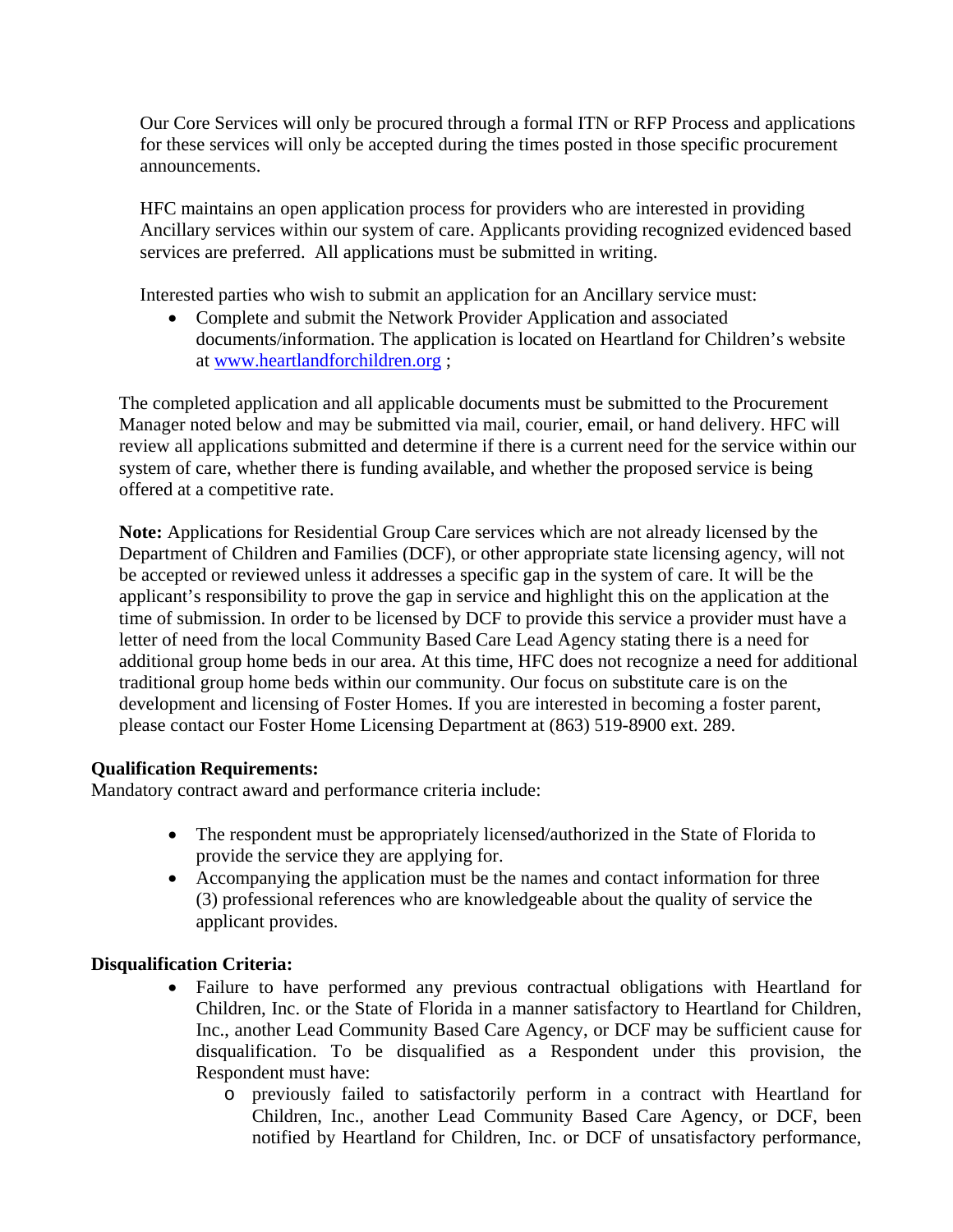and failed to correct the unsatisfactory performance to the satisfaction of Heartland for Children, Inc. or DCF; or

- o had a contract terminated by Heartland for Children, Inc., another Lead Community Based Care Agency, or DCF.
- Heartland for Children, Inc. will not award contracts to any agency or its Providers and/or sub-providers that:
	- o Have been barred, suspended, proposed for debarment, declared ineligible, or voluntarily excluded from covered transactions by any Federal, State, or local Department or agency;
	- o Have within a 3-year period preceding this proposal, been convicted of or had a civil judgment rendered against them for commission of fraud or a criminal offense in connection with obtaining, attempting to obtain, or performing a public transaction or contract under a public transaction; violation of Federal or State antitrust statutes or commission of embezzlement, theft, forgery, bribery, falsification or destruction of records, making false statements, or receiving stolen property;
	- o Are presently indicted or otherwise criminally or civilly charged by a government entity with commission of any of the offenses enumerated in the paragraph above; and
	- o Have within a 3-year period preceding this proposal, had one or more public transactions terminated for cause or default.

## Disclaimer:

Any contract or agreement with Heartland for Children will require applicant's performance to be in compliance with all applicable federal and state laws, regulations, agency rules and procedures, and Heartland for Children policies and procedures.

Any actual or potential conflict of interest must be declared at the time of initial application submission or immediately upon discovery of any such conflict of interest.

A response must contain the completed application and associated applicable documents. Applicants will be scored based upon the application, presentation, references and supporting documentation.

Participation by smaller businesses and organizations and by minority and women's business enterprises certified as such by the State of Florida is encouraged. Anyone is eligible to submit a proposal for contracted services. HFC shall not discriminate against a potential provider or proposal for service on the basis of race, creed, sex, religious orientation, or affiliation.

All inquiries/protests regarding this competitive procurement announcement or solicitation document must be made in writing to the Procurement Manager. Failure to file a protest within the time prescribed in section 120.57(3), Florida Statutes, or failure to post the bond or other security required by law within the time allowed for filing a bond shall constitute a waiver of proceedings under chapter 120, Florida Statutes.